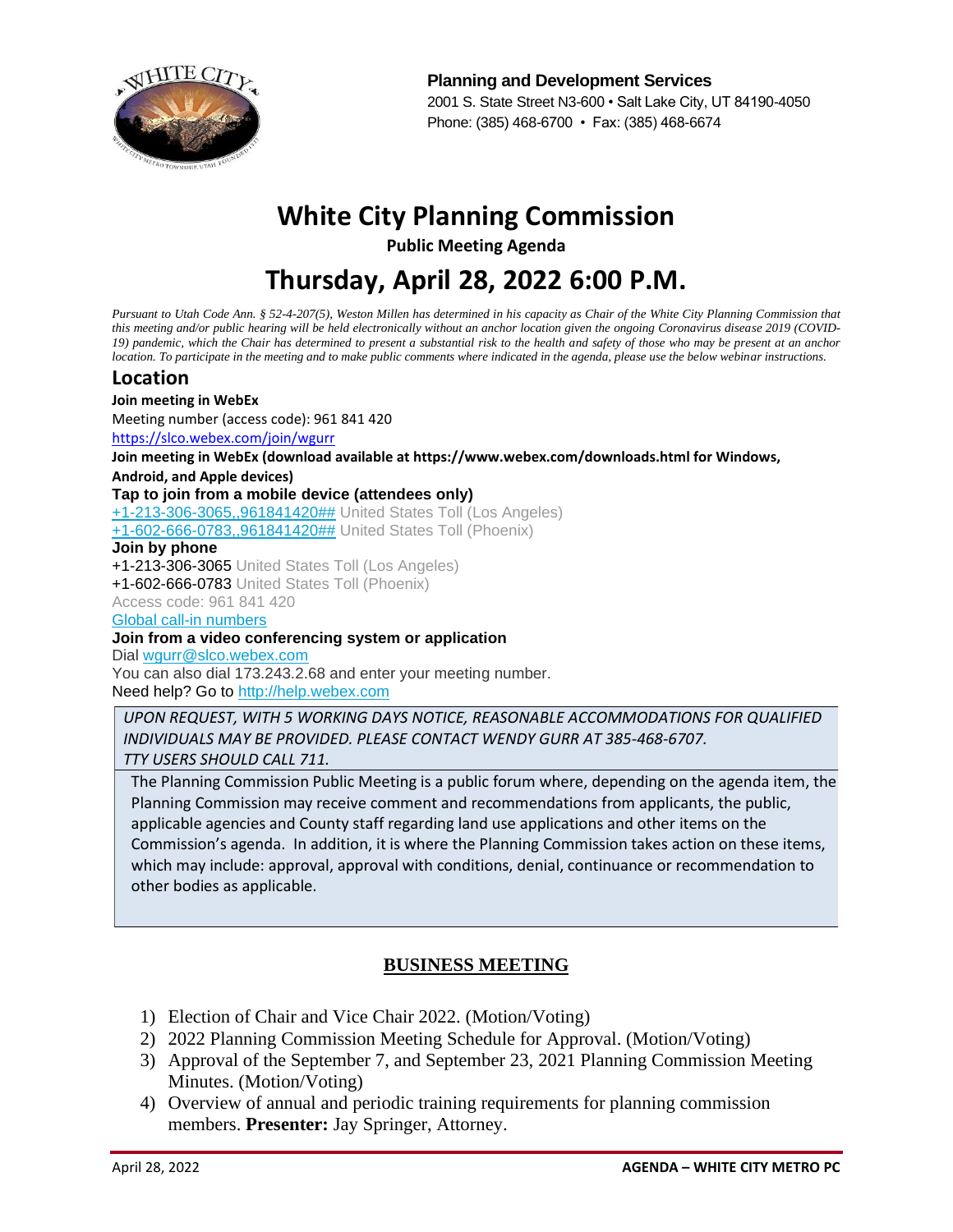5) Other Business Items. (As Needed)

## **LAND USE APPLICATION(S)**

**CUP2021-000498 -** Laura Isaacson is requesting a Conditional Use approval for a Home Daycare for the care of twelve or less children. **Location:** 1062 East Turquoise Way. **Zone**: R-1-8 (Single Family Residential). **Planner:** Molly Gaughran (Motion/Voting)

## **ADJOURN**